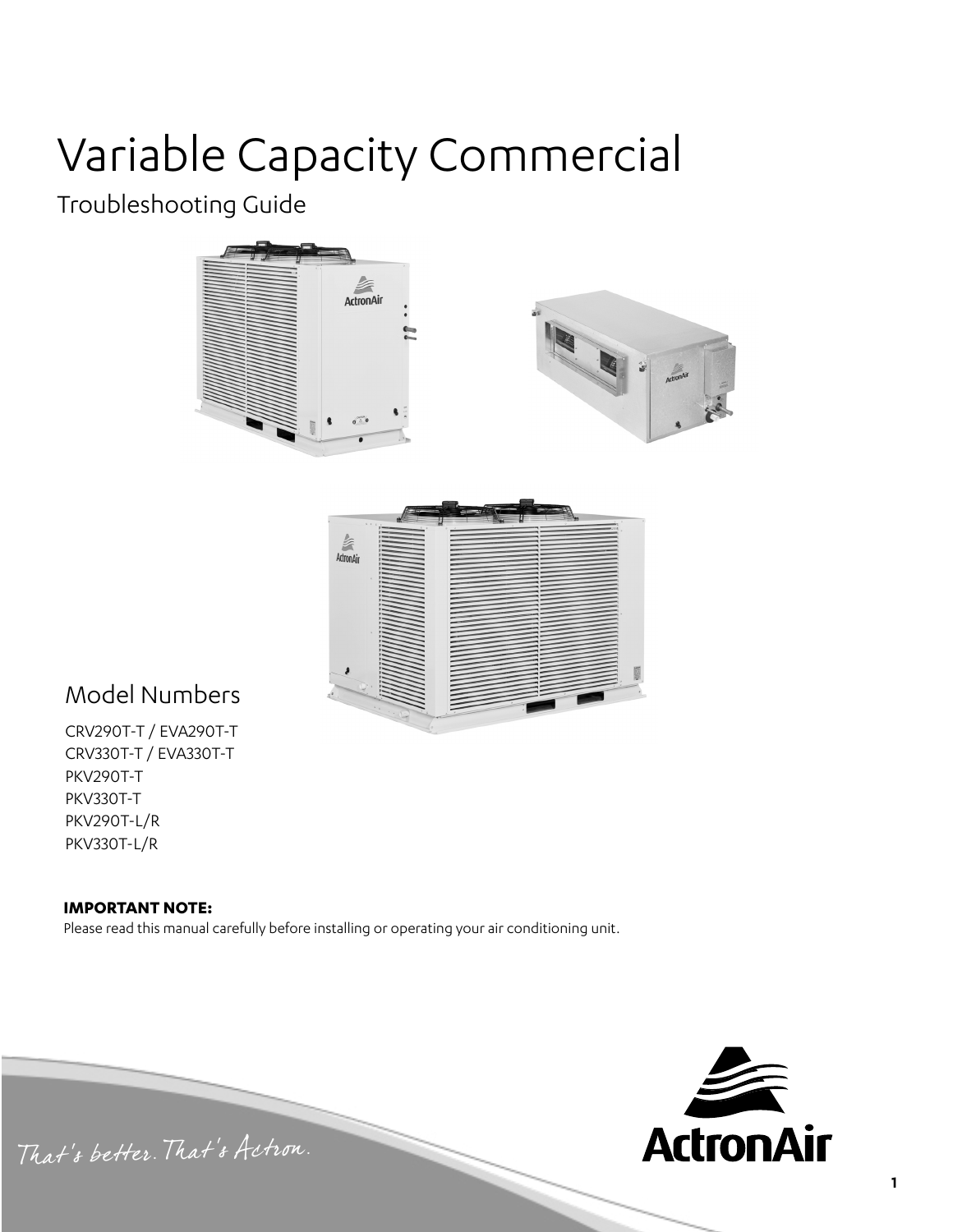### **Table of Contents**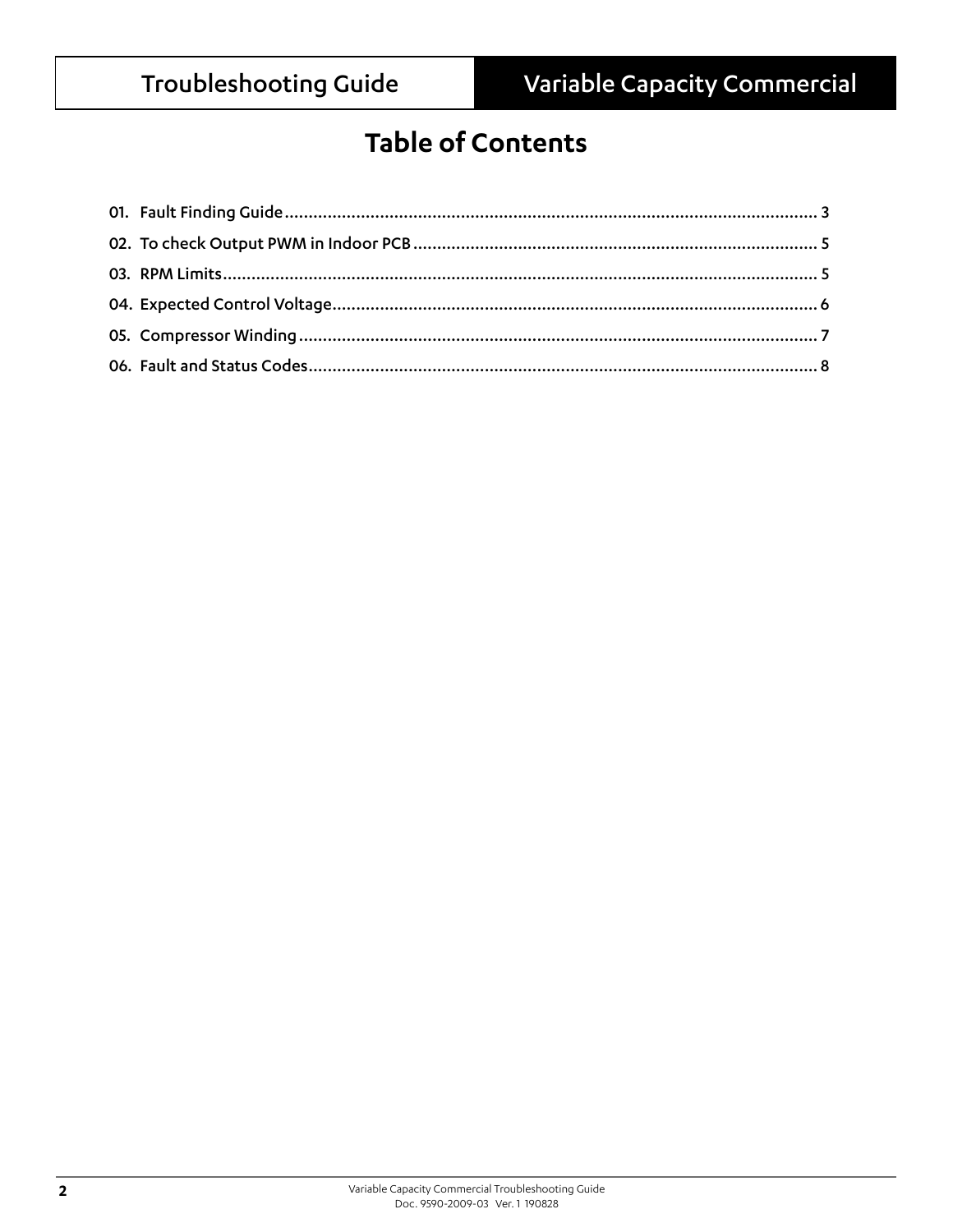### **01. Fault Finding Guide**

| <b>FAULT</b>                       | <b>POSSIBLE CAUSES</b>                                                                                                                                                                                                                                                                                 | <b>REMEDIES</b>                                                                                                                                                                                                                   |  |
|------------------------------------|--------------------------------------------------------------------------------------------------------------------------------------------------------------------------------------------------------------------------------------------------------------------------------------------------------|-----------------------------------------------------------------------------------------------------------------------------------------------------------------------------------------------------------------------------------|--|
|                                    | Built-in safety timers have been activated.                                                                                                                                                                                                                                                            | Ensure that 5 minutes has passed from turn on<br>time.                                                                                                                                                                            |  |
|                                    | A breaker has turned OFF or a fuse has blown.                                                                                                                                                                                                                                                          | Check breakers and fuses.                                                                                                                                                                                                         |  |
| The system does not start.         | The thermostat set point is incorrect.                                                                                                                                                                                                                                                                 | Check the wall control settings are correct.<br>Check the "set point" is set low enough for<br>cooling or high enough for heating.                                                                                                |  |
|                                    | The master wall controller timer setting is<br>incorrect.                                                                                                                                                                                                                                              | Check the wall controller timer settings. See<br>Operating Instructions section.                                                                                                                                                  |  |
|                                    | During heating operation, the hot start function<br>may have been activated.                                                                                                                                                                                                                           | During heating operation, the indoor fan is<br>delayed for 46 seconds or until the indoor coil<br>reaches 24°C (whichever occur first). This is to<br>prevent cold drafts. Wait for 46 seconds and the<br>air will start flowing. |  |
| Air does not flow (Indoor unit).   | During defrost of the outdoor coil in heating<br>operation; the indoor fan will not operate for<br>several minutes. (The wall controller will display<br>Defrost symbol $\stackrel{*}{\bullet}$ in the top left-hand of the<br>screen status bar. This Defrost symbol will be<br>seen on all screens). | This is normal operation during the defrost<br>cycle to prevent cold air being blown into<br>rooms.                                                                                                                               |  |
|                                    | The cooling/heating function may not work<br>effectively when the return air filter is clogged<br>with dust and dirt.                                                                                                                                                                                  | Clean the return air filter.                                                                                                                                                                                                      |  |
|                                    | The cooling/heating function may not work<br>effectively if the air inlet and air outlet on the<br>outdoor unit are blocked.                                                                                                                                                                           | Make sure the air inlet and air outlet on the<br>outdoor unit is not blocked.<br>Check that the area around the outdoor unit<br>is free from obstructions that may cause the<br>airflow to recirculate.                           |  |
|                                    | The airfl ow across the indoor coil may not be<br>enough and the anti-freeze protection or over<br>heat prevention systems can lower the cycle<br>capacity for the unit                                                                                                                                | Reduce the total static pressure on the indoor<br>fan to increase airflow. For example increase<br>duct sizes, reduce tight duct work bends or<br>increase return air grille size.                                                |  |
| Cooling/Heating is not sufficient. | The cool/heat load is too great for the air<br>conditioner.                                                                                                                                                                                                                                            | Perform a heat load analysis on the conditioned<br>space. You may need to consider upgrading<br>your air conditioner with a larger system.                                                                                        |  |
|                                    | Open windows or doors will cause inefficient<br>operation.                                                                                                                                                                                                                                             | Close windows and doors in conditioned areas.                                                                                                                                                                                     |  |
|                                    | The outside temperature is beyond the air<br>conditioner design conditions.                                                                                                                                                                                                                            | If you know an extreme day is coming turn the<br>air conditioner on a few hours before ambient<br>temperatures reach extreme.<br>This should help on those few extreme days.                                                      |  |
|                                    | You may be trying to operate the whole house<br>on Auto Fan Mode.                                                                                                                                                                                                                                      | Change fan mode to constant HIGH fan speed.<br>This increases the total fan speed. This will<br>boost fan capacity.                                                                                                               |  |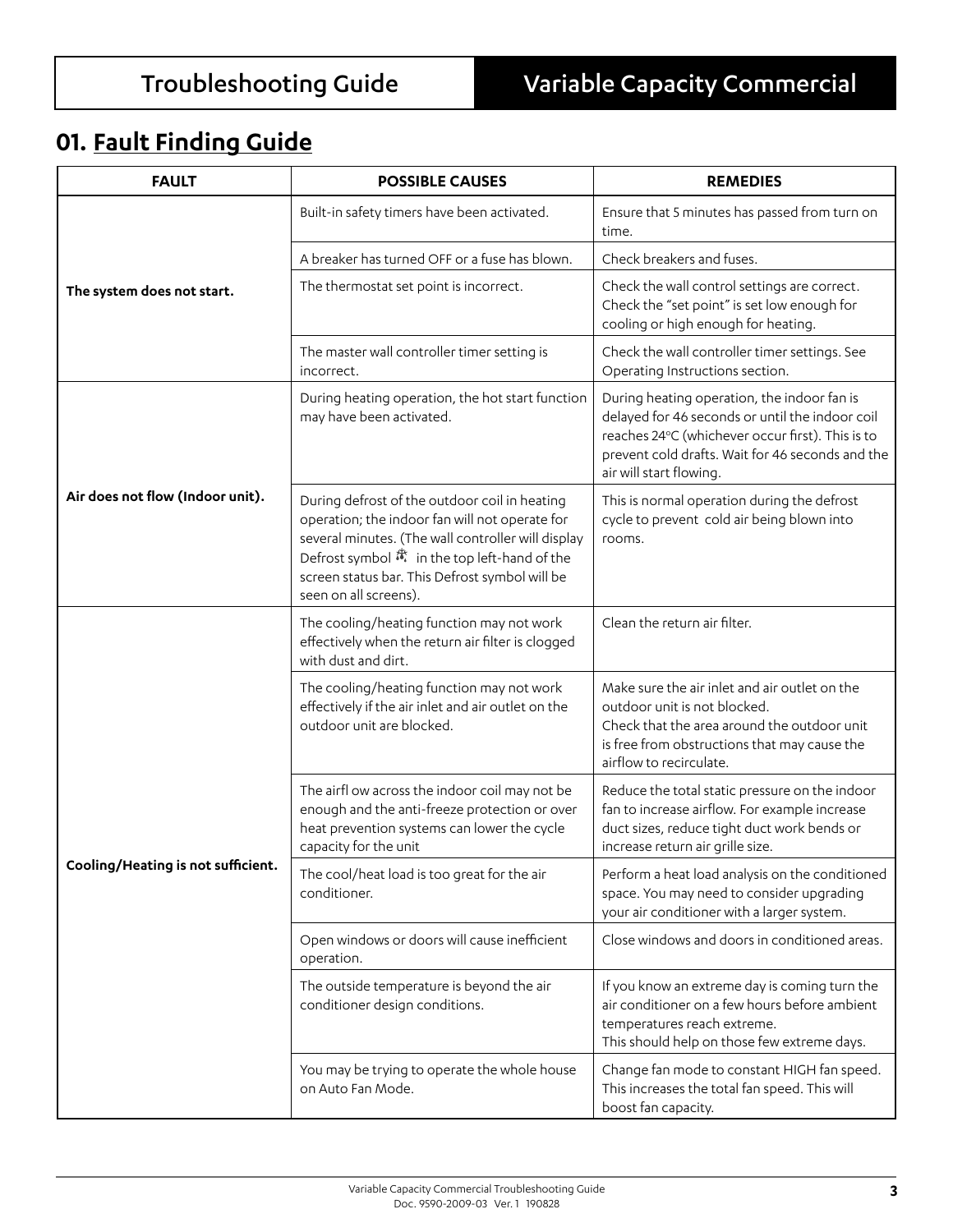## Troubleshooting Guide Variable Capacity Commercial

| <b>FAULT</b>                                                                                                                                                                                   | <b>POSSIBLE CAUSES</b>                                                                                                                                                                       | <b>REMEDIES</b>                                                                                                                                                                                                                                                                                                    |  |
|------------------------------------------------------------------------------------------------------------------------------------------------------------------------------------------------|----------------------------------------------------------------------------------------------------------------------------------------------------------------------------------------------|--------------------------------------------------------------------------------------------------------------------------------------------------------------------------------------------------------------------------------------------------------------------------------------------------------------------|--|
| Steam emitted from outdoor unit.                                                                                                                                                               | This is caused by the defrosting operation of<br>the outdoor units heat exchanger in heating<br>operation in cold ambient conditions.                                                        | This is normal during the defrost operation in<br>cold ambient conditions.                                                                                                                                                                                                                                         |  |
|                                                                                                                                                                                                | Condensation of water on the outdoor coil<br>during heating operation.                                                                                                                       | This is normal during heating operation. You<br>can purchase drip trays to contain then drain<br>this excess water.                                                                                                                                                                                                |  |
| Set temperature cannot be<br>adjusted.                                                                                                                                                         | The zone control set temperature limits are<br>being exceeded.                                                                                                                               | Check the upper and lower temperature limits<br>are set correctly. See operation manual for<br>details on setting upper and lower temperature<br>limits.                                                                                                                                                           |  |
| Occasional hissing noise can be<br>heard on heating cycle.                                                                                                                                     | This is the sound of the gas changing direction<br>as de-ice cycle begins.                                                                                                                   | This is a normal function of an air conditioner.<br>The unit is removing any ice on the outdoor<br>unit.                                                                                                                                                                                                           |  |
| The compressor is running but the                                                                                                                                                              | You are in heating mode.                                                                                                                                                                     | Check the temperature settings.                                                                                                                                                                                                                                                                                    |  |
| system is not cooling.                                                                                                                                                                         | The reversing valve has jammed between<br>heating and cooling.                                                                                                                               | Replace reversing valve.                                                                                                                                                                                                                                                                                           |  |
| The outdoor coil keeps freezing<br>over.                                                                                                                                                       | Outdoor coil sensor might be faulty. See sensor<br>(temperature/resistance) table and check<br>resistance value.                                                                             | Replace faulty sensor.                                                                                                                                                                                                                                                                                             |  |
|                                                                                                                                                                                                | May have obstruction in outdoor coil.                                                                                                                                                        | Remove obstructions.                                                                                                                                                                                                                                                                                               |  |
| There is only one condenser fan<br>working.                                                                                                                                                    | The fan is faulty. Test the fan motor for correct<br>voltage, check motor winding resistance, open<br>circuit, check capacitor, etc.                                                         | Replace faulty fan. If the fan motor needs<br>to be replaced and there is no one available<br>immediately, then just disconnect the fan<br>electrically and cover the faulty motors fan<br>guard. This way the unit can still operate at<br>reduced capacity using 1 fan until you get a<br>replacement fan motor. |  |
| The system is short on gas. You<br>have fixed the leak and want the<br>system to operate at 100% so gas<br>charge can be corrected. What can<br>you do to ensure 100% compressor<br>operation? | You can adjust your wall controller temperature<br>so you have a large differential. This will operate<br>at the system at 100% till the temperature gets<br>to within 4°C of the set point. | Select Cooling or heating mode. If cooling<br>adjust set-points more than 4oC lower than<br>room temp. If Heating adjust set-points more<br>than 4oC higher than room temp. Complete<br>charging procedure until finished.                                                                                         |  |
| The indoor unit gives out odour                                                                                                                                                                | This happens when smell of the room, furniture,<br>or cigarettes are absorbed into the unit and<br>discharged with the airflow.                                                              | If this happens, we recommend you to run the<br>air conditioner on cooling for a period of time<br>with the doors and windows open or have the<br>indoor unit washed by a technician. Consult<br>the installer from whom you bought the air<br>conditioner.                                                        |  |
|                                                                                                                                                                                                | Check the drain is not piped into the sewerage<br>drain line.                                                                                                                                | Re-pipe drain with a P-Trap and connect into<br>household drainage or storm water drain.                                                                                                                                                                                                                           |  |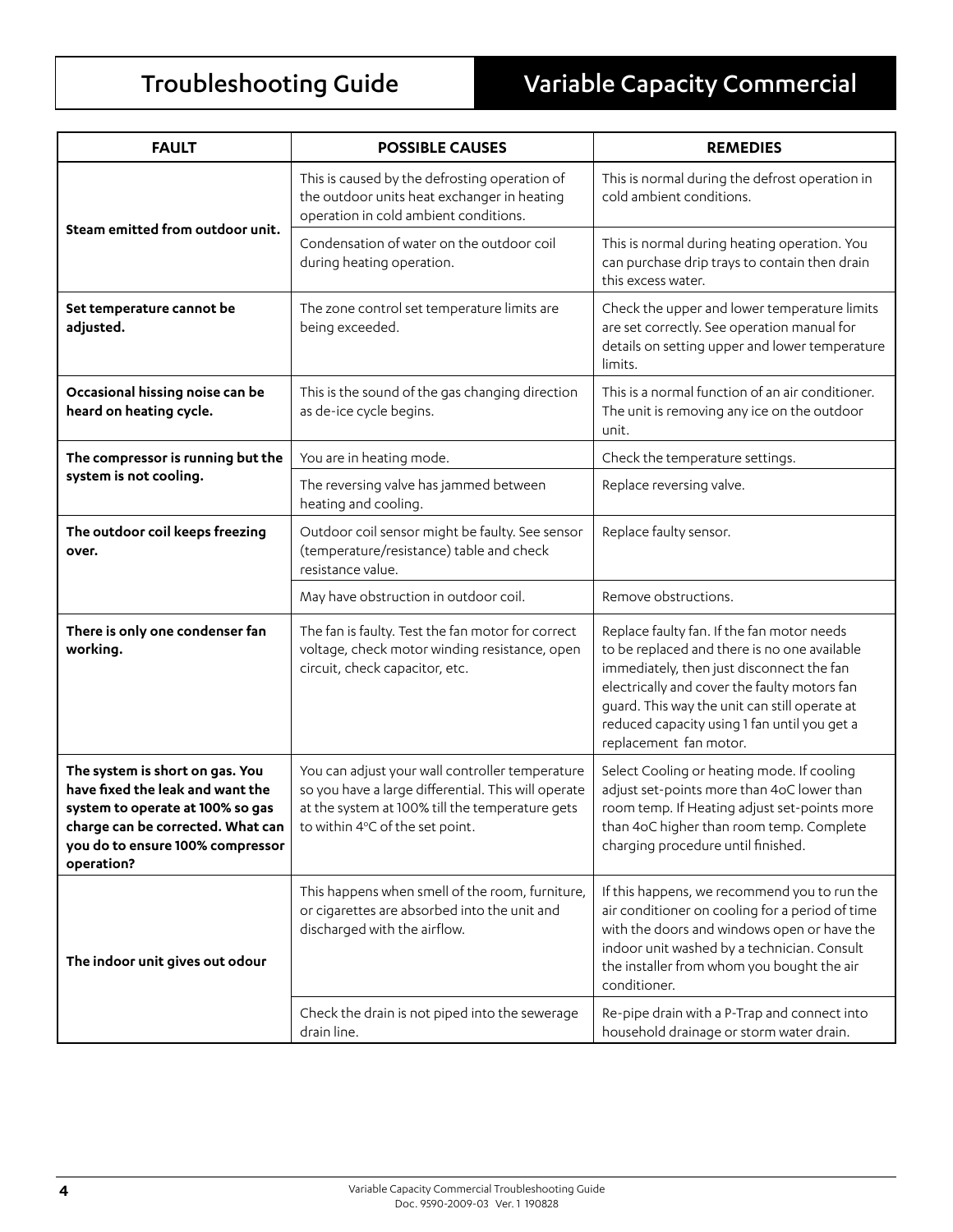### **02.To check Output PWM in Indoor PCB**

| <b>UNIT MODEL</b> | <b>EXPECTED PWM % (APPROX)</b> |               |             |  |
|-------------------|--------------------------------|---------------|-------------|--|
|                   | <b>LOW</b>                     | <b>MEDIUM</b> | <b>HIGH</b> |  |
| PKV290T-T         | 33                             | 52            | 99          |  |
| PKV290T-L-R       | 34                             | 54            | 93          |  |
| PKV330T-T         | 42                             | 67            | 99          |  |
| PKV330T-L-R       | 46                             | 72            | 99          |  |



1. Measure the Indoor Fan on/off signal.

 On signal = 12 to 18V DC signal on Pin 1 and 3 (red and blue wires) . Off signal= +0V DC signal on Pin 1 & 3.

#### **Step-2:**

- 1. Set the tester to measure duty cycle.
- 2. Measure the reading across PIN 3 and 4 (blue and yellow wires).
- 3. Change fan speed and check for any changes in readings.
- 4. Compare the duty cycle output to the expected PWM for each model.

|                   | <b>RPM LIMITS</b> |               |             |  |
|-------------------|-------------------|---------------|-------------|--|
| <b>UNIT MODEL</b> | <b>LOW</b>        | <b>MEDIUM</b> | <b>HIGH</b> |  |
| PKV290T-T         | 1200              | 1500          | 1800        |  |
| PKV290T-L-R       | 1200              | 1500          | 1800        |  |
| PKV330T-T         | 1400              | 1750          | 2100        |  |
| PKV330T-L-R       | 1400              | 1750          | 2100        |  |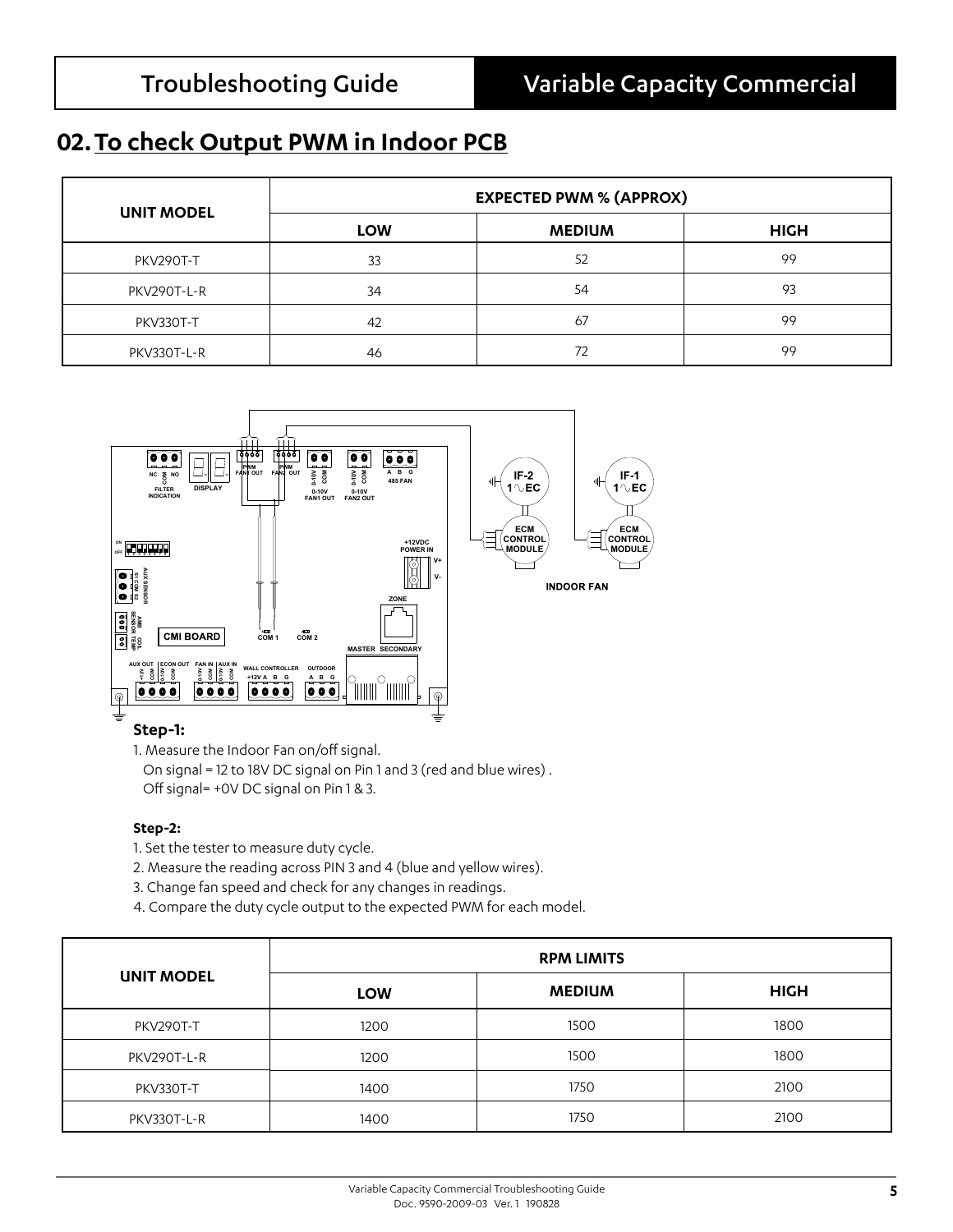### **03. Expected Control Voltage**

#### **NOTE**

- If COM1 (LED1) and COM2 (LED2) are blinking, communication is happening.
- Voltage sending between A-G and B-G are fluctuating, this means communication is happening.

### **03.01. Indoor Board (CMI Board)**



#### **03.02. Outdoor Board (UNO Board)**

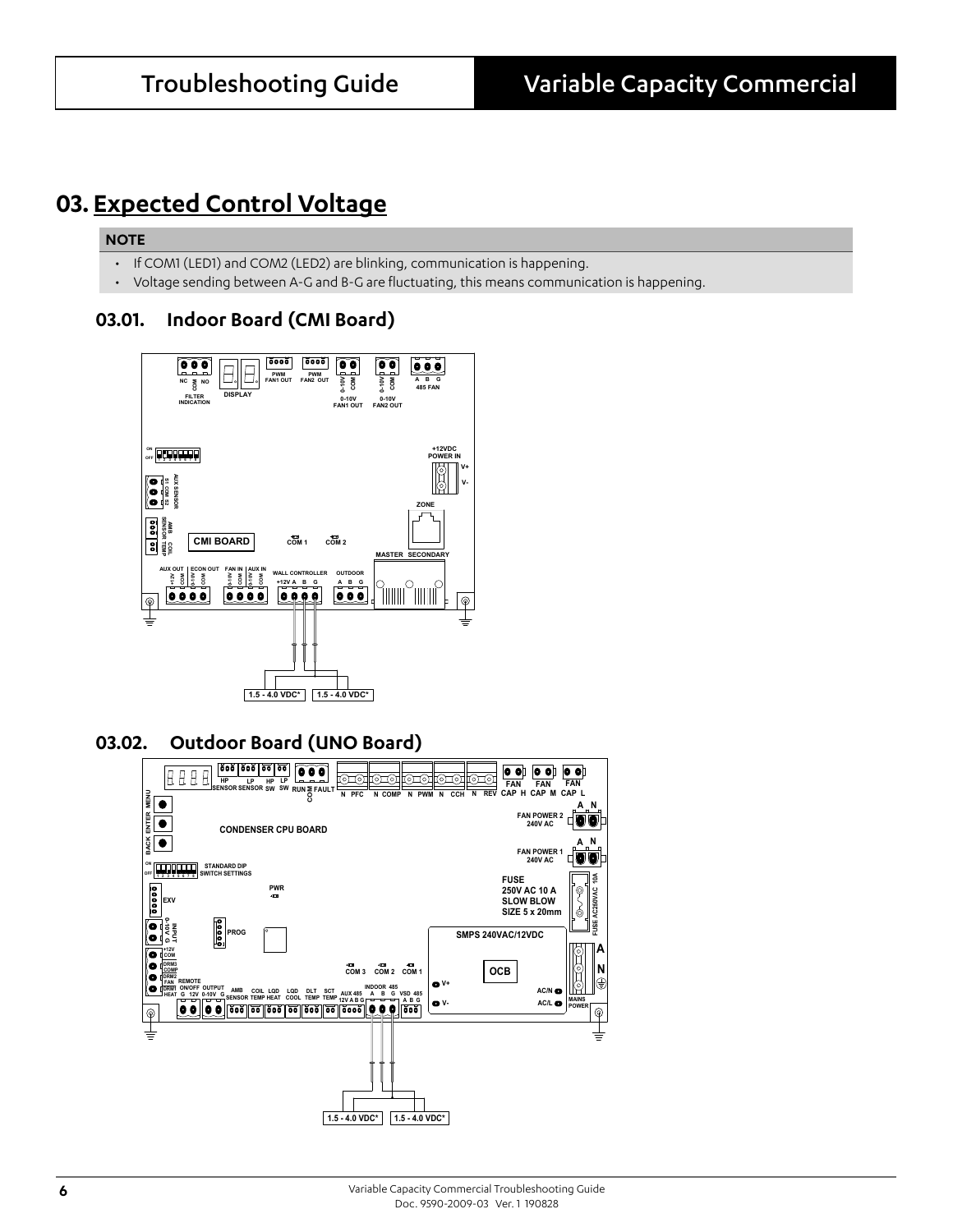### **04.Compressor Winding**



|             | <b>COMPRESSOR</b>        | <b>RATING OF COMPRESSOR WINDINGS (OHMS)</b> |         |         |
|-------------|--------------------------|---------------------------------------------|---------|---------|
| UNIT MODEL  | <b>PART NUMBER/MODEL</b> | $C - S$                                     | $C - R$ | $S - R$ |
| PKV290T-T   | ZPD104KCE-TFD-522        | 1.38                                        | 1.38    | 1.38    |
| PKV290T-L-R |                          | 1.38                                        | 1.38    | 1.38    |
| PKV330T-T   | ZPD122KCE-TFD-522        | 1.17                                        | 1.17    | 1.17    |
| PKV330T-L-R |                          | 1.17                                        | 1.17    | 17ء     |

### **05. Fault and Status Codes**

| <b>Error Codes Display</b><br>LC7/ODB | Category   | <b>FUNCTION / FAULT</b>                                                  |
|---------------------------------------|------------|--------------------------------------------------------------------------|
| E1                                    | <b>IDU</b> | Indoor Fan RPM feedback Error                                            |
| E2                                    | <b>IDU</b> | Indoor Coil Sensor Error                                                 |
| E <sub>3</sub>                        | <b>IDU</b> | Indoor Room Temperature Sensor Error                                     |
| E6                                    | ODU        | High Discharge Line Temperature                                          |
| E7                                    | ODU        | Outdoor Coil Sensor Error                                                |
| E8                                    | ODU        | Outdoor Discharge Temperature Sensor Error                               |
| E9                                    | ODU        | LP Switch Trip / Phase Sequence Relay Fault                              |
| E <sub>10</sub>                       | ODU        | LP Transducer Error                                                      |
| E11                                   | ODU        | HP Switch Trip                                                           |
| E12                                   | ODU        | <b>HP Transducer Error</b>                                               |
| E18                                   | ODU        | Suction Temperature Sensor Error                                         |
| E <sub>22</sub>                       | ODU        | Ambient Sensor Error                                                     |
| E50                                   | ODU        | Outdoor Board Configuration Error                                        |
| E <sub>51</sub>                       | IDU / ODU  | Indoor - Outdoor Communication Error                                     |
| E52                                   | IDU        | Indoor - Wall Controller Communication or Multiple ID on Wall Controller |
| E56                                   | IDU        | No Master Wall Controller Detected                                       |

#### **NOTE**

When unit is powered up, "boot" will show in 7 segment display of outdoor board for 30 seconds, followed by normal controller status codes.